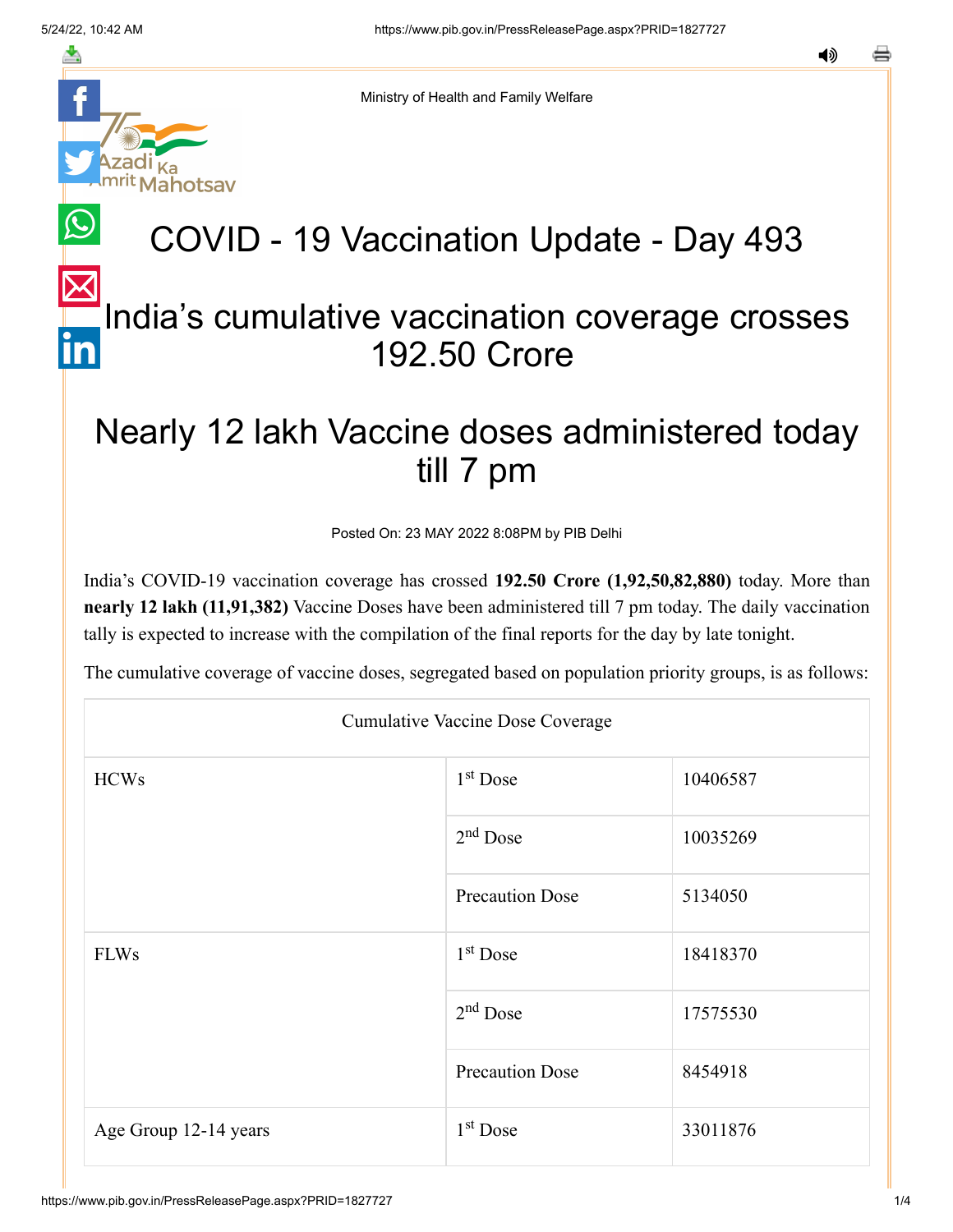|                                              | $2nd$ Dose             | 14474859   |
|----------------------------------------------|------------------------|------------|
| Age Group 15-18 years                        | $1st$ Dose             | 59225273   |
|                                              | $2nd$ Dose             | 44961676   |
| Age Group 18-44 years                        | $1st$ Dose             | 556897146  |
|                                              | $2nd$ Dose             | 487710071  |
|                                              | <b>Precaution Dose</b> | 627183     |
| Age Group 45-59 years                        | $1st$ Dose             | 203203507  |
|                                              | $2nd$ Dose             | 190321196  |
|                                              | <b>Precaution Dose</b> | 1212161    |
| Over 60 years                                | 1 <sup>st</sup> Dose   | 127058425  |
|                                              | $2nd$ Dose             | 118666398  |
|                                              | <b>Precaution Dose</b> | 17688385   |
| Cumulative 1 <sup>st</sup> dose administered |                        | 1008221184 |
| Cumulative 2 <sup>nd</sup> dose administered |                        | 883744999  |
| <b>Precaution Dose</b>                       |                        | 33116697   |
| Total                                        |                        | 1925082880 |

Today's achievement in the vaccination exercise, segregated by population priority groups, is as follows:

Date: 23<sup>rd</sup> May, 2022 (493<sup>rd</sup> Day)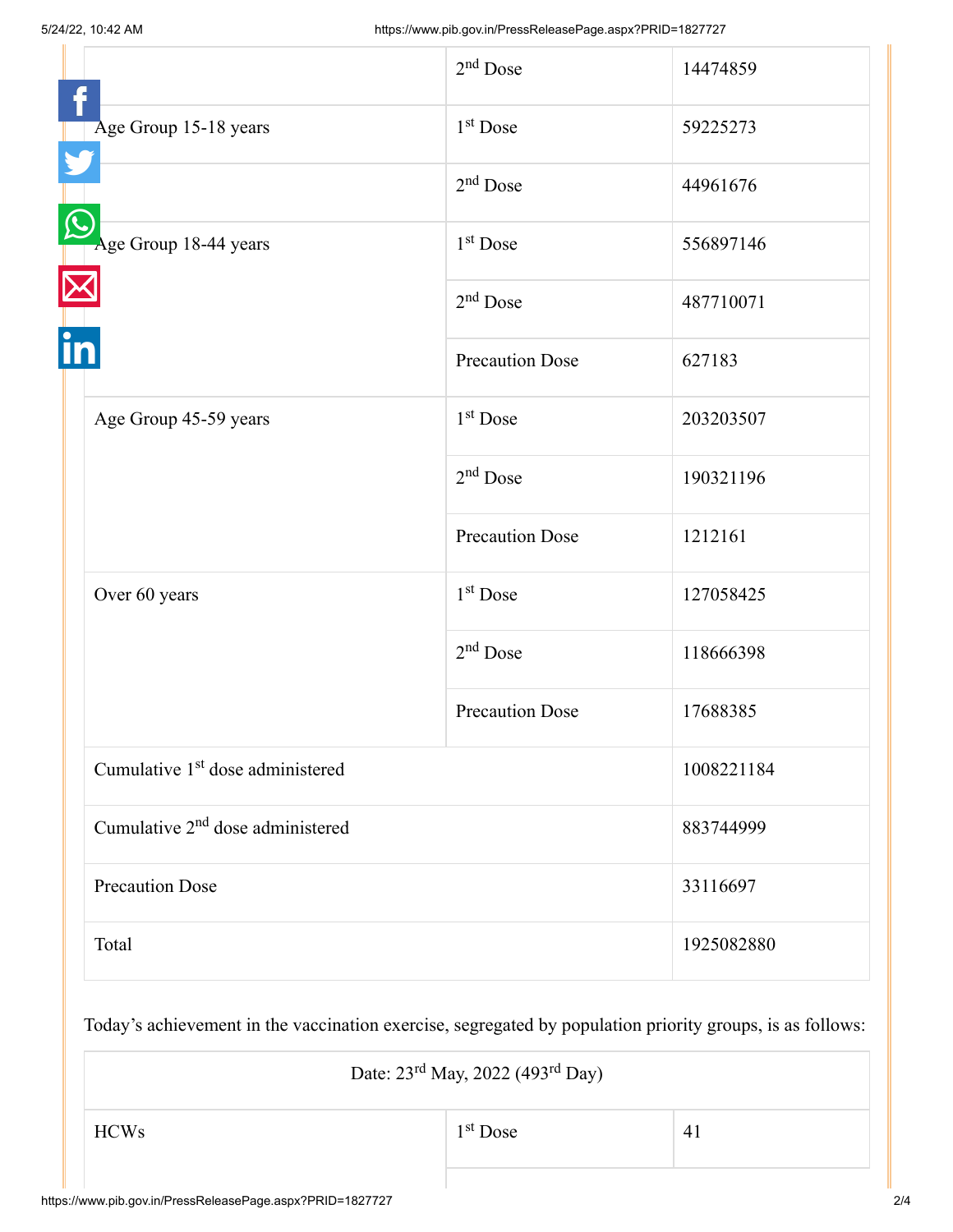|                                              | $2nd$ Dose             | 528    |
|----------------------------------------------|------------------------|--------|
|                                              | <b>Precaution Dose</b> | 12626  |
| <b>FLWs</b>                                  | $1st$ Dose             | 84     |
|                                              | $2nd$ Dose             | 985    |
|                                              | <b>Precaution Dose</b> | 31315  |
| In <sub>Age</sub> Group 12-14 years          | 1 <sup>st</sup> Dose   | 110748 |
|                                              | $2nd$ Dose             | 255819 |
| Age Group 15-18 years                        | 1 <sup>st</sup> Dose   | 27379  |
|                                              | $2nd$ Dose             | 90138  |
| Age Group 18-44 years                        | $1st$ Dose             | 34811  |
|                                              | $2nd$ Dose             | 293218 |
|                                              | <b>Precaution Dose</b> | 27039  |
| Age Group 45-59 years                        | $1st$ Dose             | 5989   |
|                                              | $2nd$ Dose             | 67435  |
|                                              | <b>Precaution Dose</b> | 26858  |
| Over 60 years                                | $1st$ Dose             | 4030   |
|                                              | $2nd$ Dose             | 45498  |
|                                              | <b>Precaution Dose</b> | 156841 |
| Cumulative 1 <sup>st</sup> dose administered |                        | 183082 |